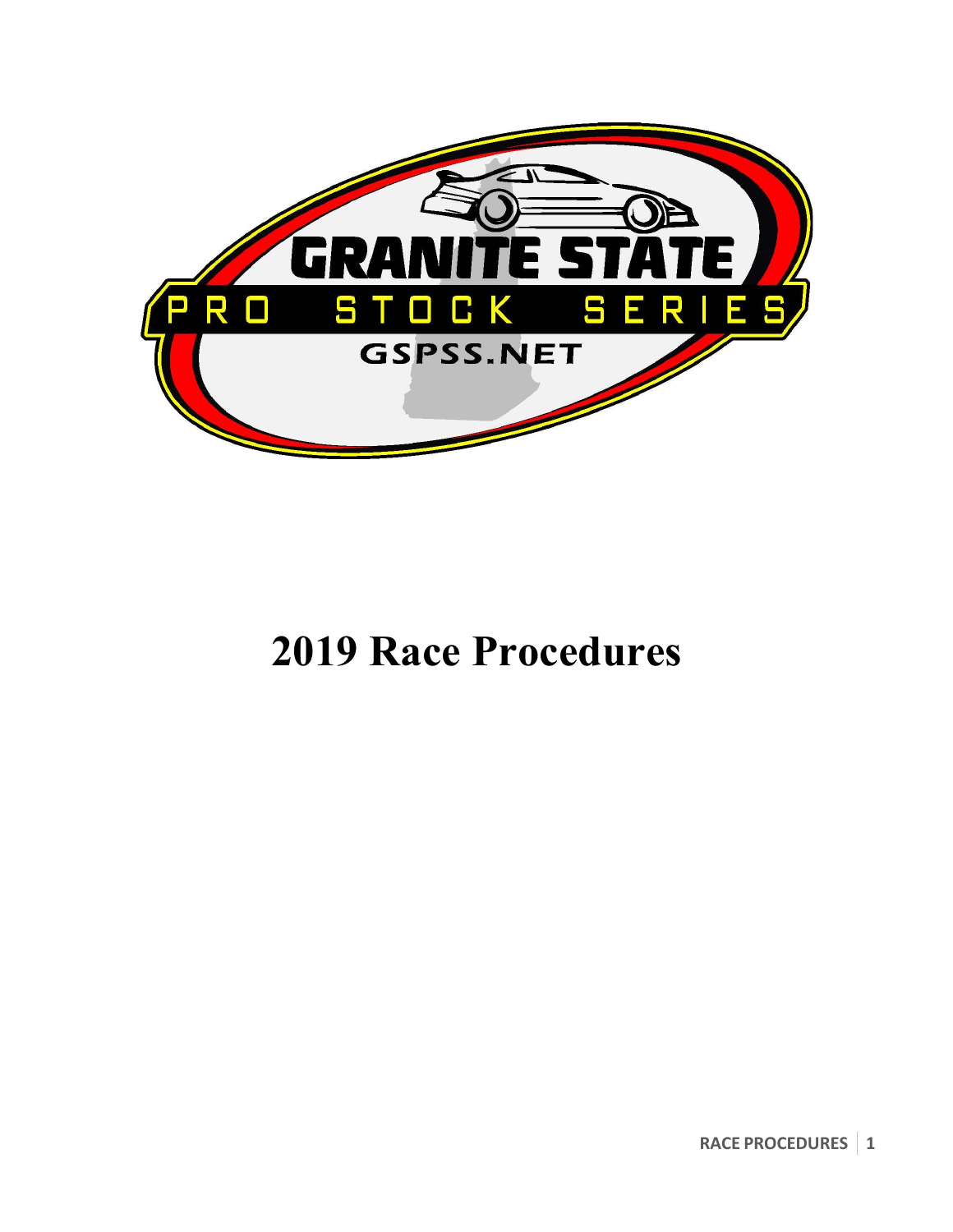#### **2019 GRANITE STATE PRO STOCK SERIES RACE PROCEDURES**

### 1. **Preface**

The intent of the Granite State Pro Stock Series (GSPSS) race procedures and rules is to foster a safe and orderly environment for competitive motorsports and entertainment. The knowledge of, and adherence to, these rules is ultimately the participant's responsibility. No expressed or implied warranty of safety shall result from the publication of, or compliance with, these rules. There is no way a guarantee against injury or death to participants, spectators, or any other individual involved.

# 2. **Interpretation and Amendment**

- a. Interpretations of the rules and procedures contained herein will be the sole responsibility of authorized officials of GSPSS. Their interpretations and judgments shall be final.
- b. These rules may only be amended by an authorized officer of GSPSS. This amendment will be posted on the GSPSS website, www.gspss.net, and may be sent out via email to all registered teams. An amendment is effective upon the date of publication by GSPSS regardless of when a participant receives actual notice.

#### 3. **Respect**

We are first, and foremost, human beings, and, as such, we are all worthy of respect. It is required that everyone (crew members, drivers, officials, fans, etc.) in the Granite State Pro Stock Series pit area will treat one another, as well as the hosting track and their staff, with respect. It is also required that the drivers treat one another with respect on the racetrack. Disrespect of anyone will not be tolerated, and will result in penalties. Said penalties will be discretionary and final.

#### 4. **Pit Area**

- a. Drivers and crew members must remain in their pit stall.
- b. No alcohol or firearms will be allowed in the pit area.
- c. Jack stands must be under the car if it is being worked on.

# 5. **Safety**

- a. If a driver's car is damaged and requires assistance to be removed from the racetrack, the driver should remain in his/her car unless requested to disembark from the racecar by an official, or if he/she is imminent danger.
- b. A full fire suit made of double-layered, Nomex material, clean and in good condition is mandatory. Fire retardant gloves and shoes are mandatory and must be worn during all on-track activities.
- c. Smoking is not allowed in the inspection area.

# 6. **Practice and Testing Policy**

- a. Private practices by any team within seven (7) days of a scheduled Series' event at that track are prohibited.
- b. Series' tires purchased for practice sessions will be branded. Branded tires cannot be used at any race events.

# **2 RACE PROCEDURES**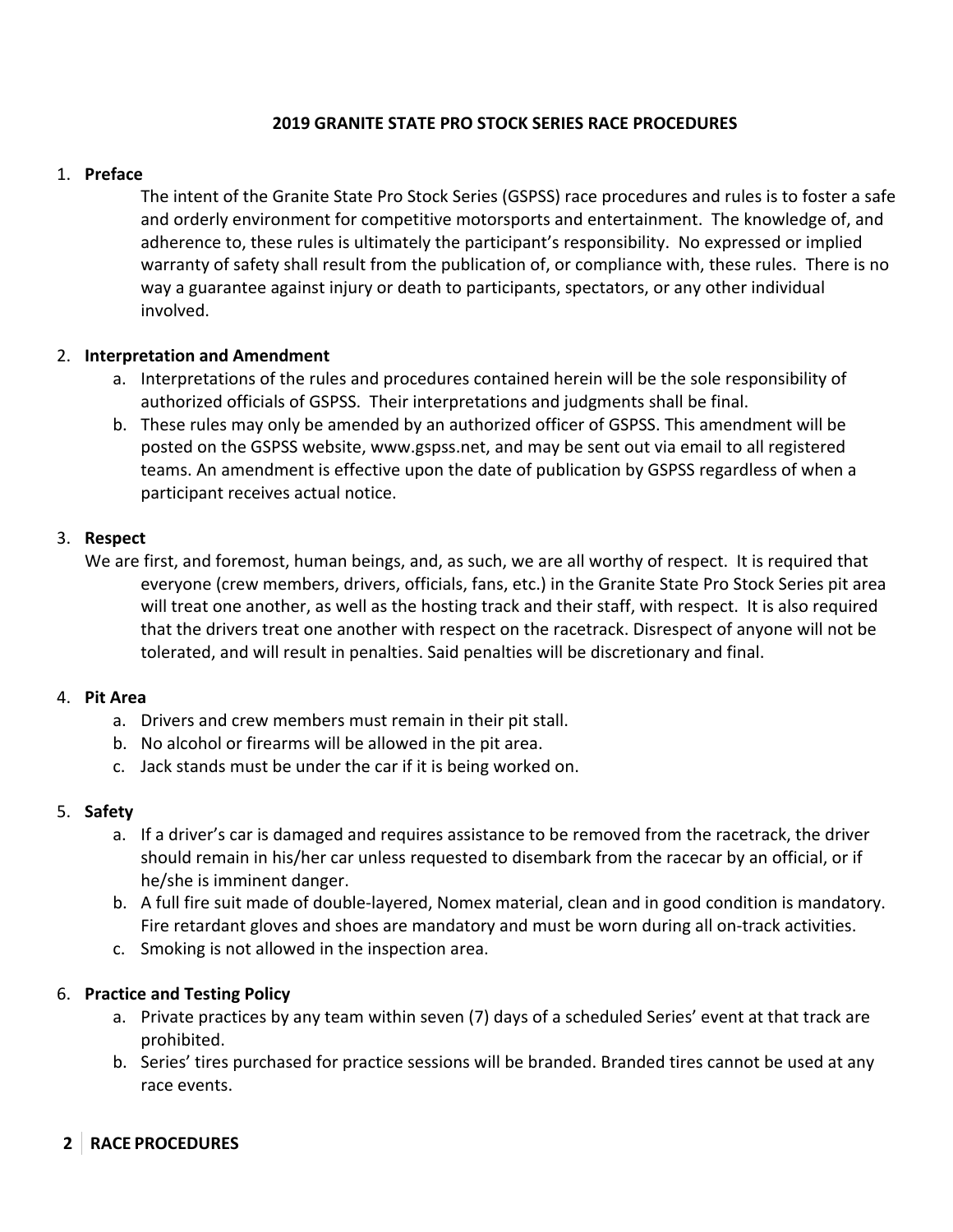c. The penalty for an unauthorized practice is that the driver and team involved will be unable to enter the next Series' event at that track. Additionally, the driver and team owner will be docked 100 championship points.

#### 7. **Car Numbers & Decals**

- a. All cars numbers must be registered and approved by GSPSS.
- b. All cars numbers must be at least 18" tall on both doors and on the roof. Roof numbers should be grandstand-facing from the backstretch.
- c. GSPSS officials may use their discretion in requesting color changes due to poor visibility and scoring issues.
- d. All lettering/decals/signs must meet the approval of GSPSS officials.

# 8. **Points**

- a. There will be two point systems in place, one for registered drivers and the other for registered owners.
- b. Driver points will be earned by any registered driver competing in a GSPSS race, regardless of what car he/she may drive.
- c. Owner points will be earned by the registered owner of a car competing in a GSPSS race and will include an additional 25 points for each event attended.
- d. Point System
	- i. Feature Races

| <b>Position</b> | <b>Points</b> |    | <b>Position</b> |    | <b>Points</b> | <b>Position</b> | <b>Points</b> |
|-----------------|---------------|----|-----------------|----|---------------|-----------------|---------------|
| 1               | 50            |    | 11              |    | 28            | 21              | 8             |
| 2               | 46            |    | 12              |    | 26            | 22              | 6             |
| 3               | 44            |    | 13              |    | 24            | 23              | 4             |
| 4               | 42            |    | 14              |    | 22            | 24              | 2             |
| 5               | 40            |    | 15              |    | 20            |                 |               |
| 6               | 38            |    | 16              |    | 18            |                 |               |
| 7               | 36            |    | 17              |    | 16            |                 |               |
|                 | 8             | 34 |                 | 18 |               | 14              |               |
|                 | 9             | 32 |                 | 19 |               | 12              |               |
| 10              | 30            |    | 20              |    | 10            |                 |               |

In the event that additional starters are added, Positions  $25^{th}$  thru  $30^{th}$  will be awarded 1 point.

- e. All award monies will be made payable, by check, to the registered owner. The owner or a team representative must be present at the awards banquet to receive final point fund money.
- f. If an event is rained out, and will not be rescheduled, twenty-five (25) points will be awarded to each owner signed in at the time the event is called.

#### 9. **Contingencies**

a. Contingency Sponsors are a valuable part of the GSPSS program.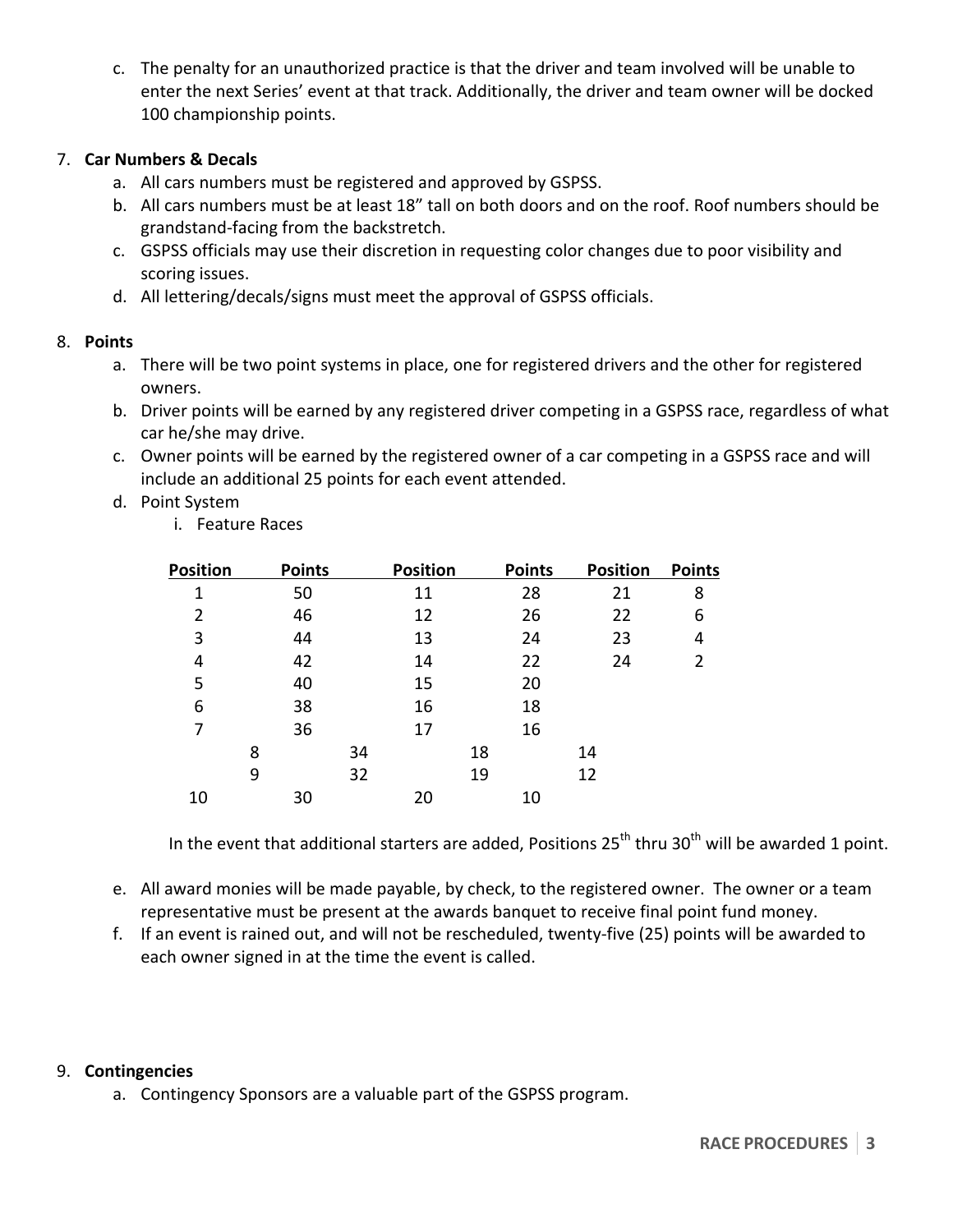- b. Contingency stickers must be displayed for either product or monetary consideration. The decals must be placed on the car's front fenders so as to be visible from the grandstands as well as in photos of the racecar. The series decal must be displayed on the windshield or the top front section of the roof. This is mandatory to compete in any GSPSS event.
- c. All contingency decals MUST be on the car. This is mandatory. Refusal to run decals will result in being ineligible for ALL of the contingency awards. Sponsor conflicts must be addressed to the race director on a case by case basis.

#### 10. **Driver's Meeting**

All drivers must attend the driver's meeting. Any driver not present at the second  $(2^{nd})$  roll call will start at the rear of their heat race. If there is a conflict, a team representative may attend in place of the driver. The driver must inform a GSPSS official of any conflicts prior to the roll call.

#### 11. **Electronic Devices**

Cell phones and personal electronic devices are not permitted in race cars.

#### 12. **Handicapping**

- a. Time Trials will be used to set heat race line ups, Heat races will be lined up heads up, fast time pole in heat one  $2^{nd}$  quick time pole in  $2^{nd}$  heat ect.
- b. Time trial order will be set via practice speeds. Slow to Fast, We will do this so our announcer can try to build excitement as we go thru time trials.
- c. If an event is rained out after the heat race lineups have been posted, but before the heat races have been contested, then drivers will have to draw again for heat race qualifying positions.
- d. Consolation event lineups (if required) will be based upon heat race results. The first non-qualified car from the first heat race will start p1. The first non-qualified car in the second heat race will start p2 and so on.
- e. The starting field will be posted on the entry information form, which will be sent out electronically to teams, as well as posted on GSPSS website. The promoter does have the option to start additional cars. If that option is exercised, the number of additional starters and the assignment of those positions will be announced at the driver's meeting.
- f. Feature line-ups will be heads-up from heat and consolation race results. The winner of the first heat race will start p1. The winner of the second heat race will start p2 and so on until all positions have been assigned.
- g. Once the feature lineup has been determined, there will be an inversion. The provisional pole sitter will choose from a container full of numbered tokens (0-9) to determine exactly how many positions will be inverted.
- h. If qualifying for an event cannot be completed in its entirety, and is unable to be rescheduled, the field will be set according to owner's points.

#### **13. Provisional Starting Positions**

- a. For the first two (2) events of the season, all registered Owner's will be eligible for provisional's based on the previous seasons top 10 in Owner's points. Starting at the third event, all registered Owners who are in the current top 10 in Owner's points will be eligible for provisional starting positions.
- b. All Owners will be allotted two (2) provisional starting positions for the 2019 season.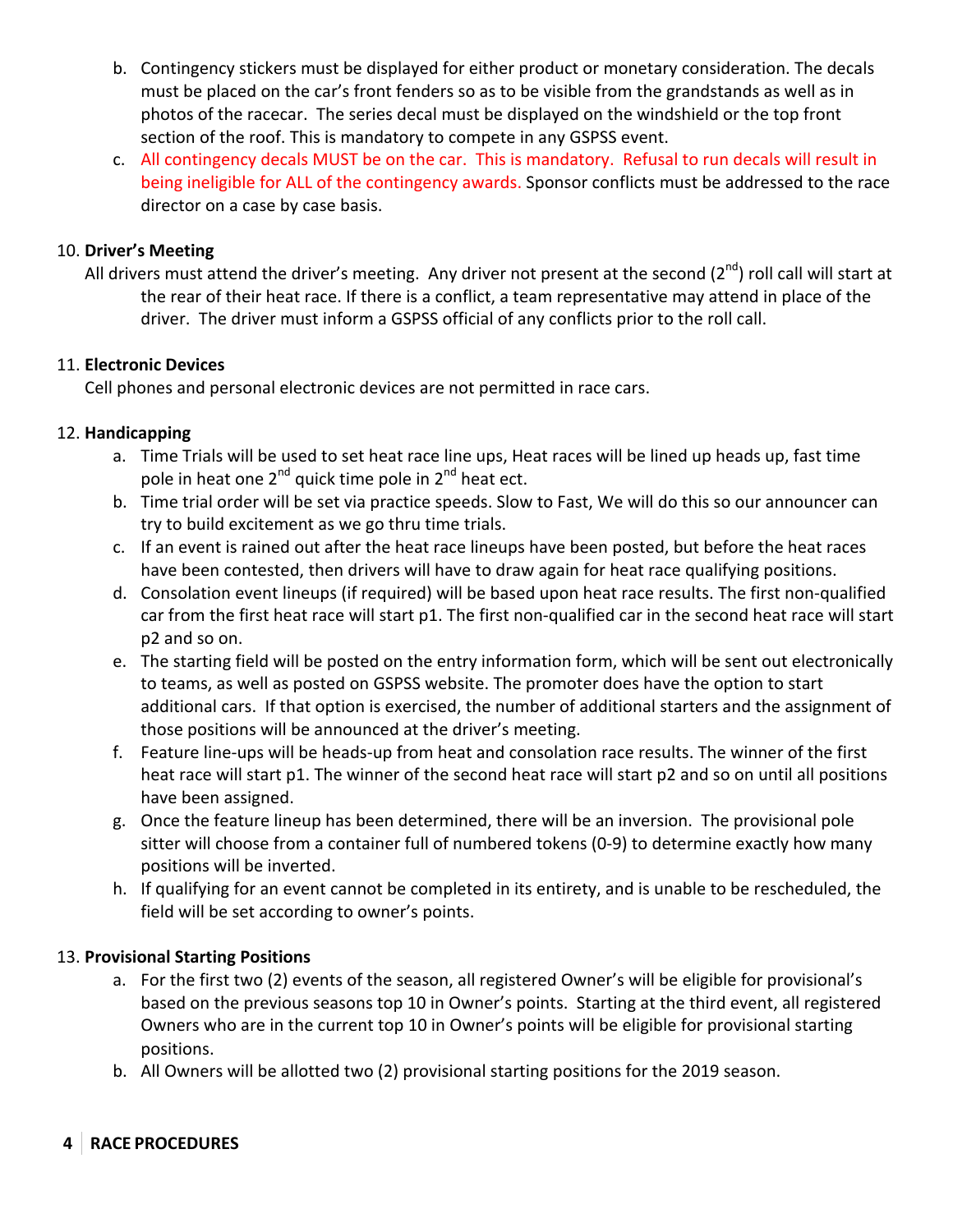- c. The two Owners with the highest amount of points in the current standings that attempt to qualify, but do not finish in a qualified position in the consolation race, will be given the option to use a provisional. Provisional starting positions will not be confirmed until after the consolation race.
- d. If an Owner chooses not to take his/her provisional, it will be offered to the Owner in the top ten with the next highest amount of points that has not qualified. If all Owner's within the top 10 have qualified positions, then no provisional starting positions will be issued.

# 14. **Scratching and Changes**

- a. A driver may race one (1) car at any given event. No back-up cars or number changes will be allowed.
- b. Any team changing engines will be forced to start in the last position.
- c. Officials reserve the right to start a car at the rear of the field at their discretion.
- d. If a driver scratches from a particular race, and the lineup has been posted, all drivers will be moved up one starting position (i.e. if the second place starter scratches, the driver originally scheduled to start third will now start second, fourth will start third, etc.).

# 15. **Feature Event Gridding**

- a. Each car will have two (2) attempts to pass pre-race inspection. If a car fails both attempts, that car will start last in that race.
- b. Once a car has passed pre-race inspection, that car will be parked in an impound area. During that time, no adjustments will be permitted unless supervised by an inspector. Any unapproved change will result in a forfeiture of that starting position.
- c. The first non-qualified car for the feature will be the "Bubble Car." The driver of the "Bubble Car" has the option to present with the qualified cars. In the event that a qualified car fails to take the initial green, the "Bubble Car" will be allowed to participate as a scratch starter.

# 16. **Spotters**

- a. All teams must have a spotter, monitoring the race control channel, in the spotter's stand (If a Spotters Stand is in use) during all on-track activities.
- b. Misconduct in the spotter's stand will not be tolerated, and will result in a minimum penalty of a removal of that spotter from the spotter's stand.
- c. Cell phones and personal electronic devices (iPads, tablets, etc.) will not be permitted to be used when the driver they are spotting for is on the track.

# 17. **Scoring**

- a. Each racecar must be equipped with a transponder mounted 12" inches back from the centerline of the rear axle on the right rear frame rail.
- b. When the caution flag comes out the line-up reverts back to the last completed green flag lap.
- c. In order to be scored as participating in an event, a driver must take the initial green flag.
- d. Following the completion of lap one (1), all cars one (1) or more laps down will be placed at the rear of the field.

# 18. **Starts and Restarts**

- a. Once the one-to-go signal has been given, there will be no weaving.
- b. Any driver passing before the start-finish line on the initial green will lose two (2) positions per position advanced.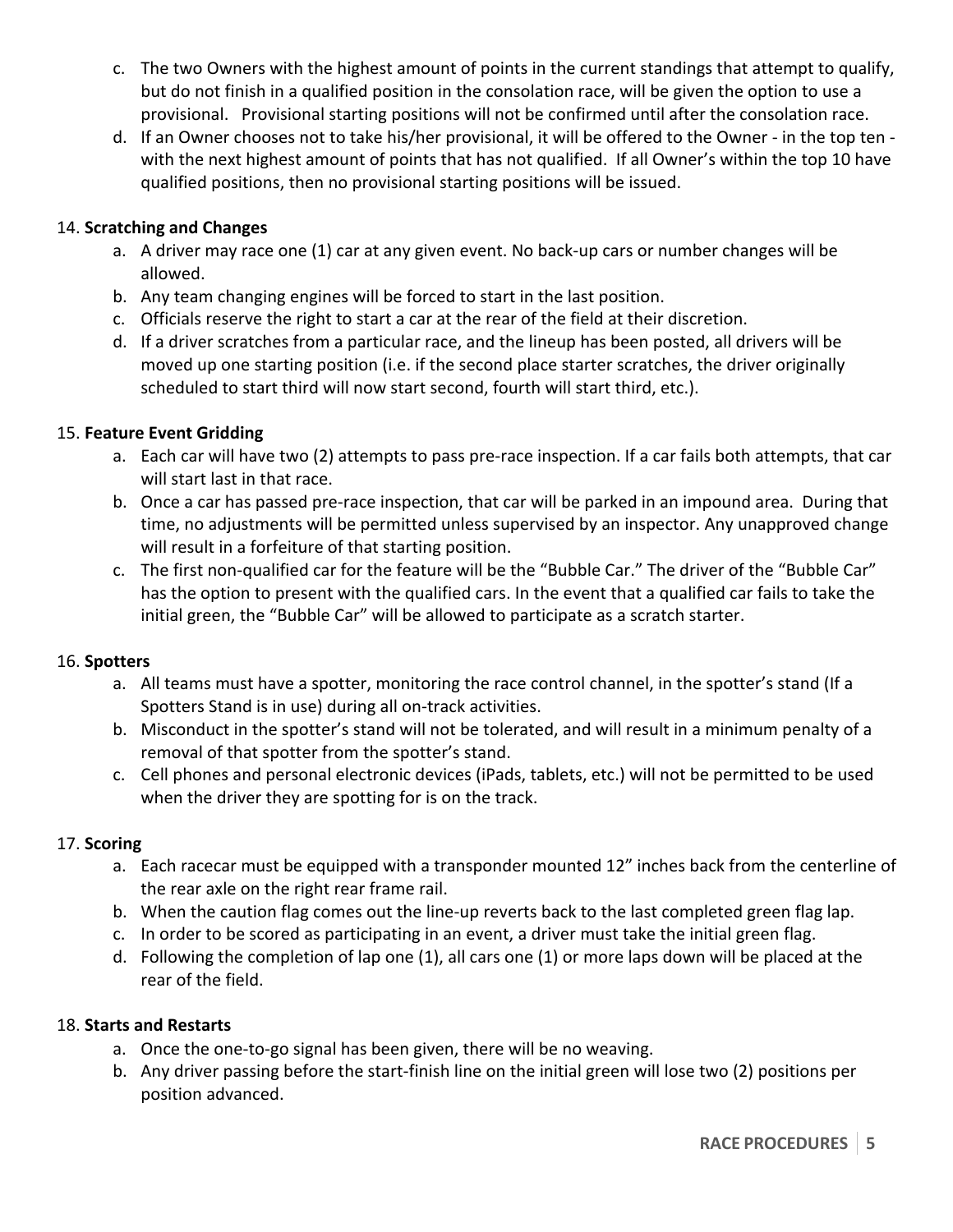- c. Any driver passing before the green-flag is displayed on a restart lose two (2) positions per position advanced. Passing is permitted as soon as the green flag is displayed.
- d. All starts and restarts will be double-file unless indicated otherwise by race control.
- e. Leader will have land choice on all restarts. On the initial start, heat or feature, the leader MUST start on the inside.
- f. All restarts shall be made within a designated zone on the racetrack. The leader of the race will control the restart within the designated restart zone. If the leader does not restart by the time he/she reaches the exit of the restart zone, the starter will restart the race.

# 19. **Passing Flag & Lap Cars**

- a. Cars that are shown the passing flag should be respectful of the leaders as they fight for position. Any driver ignoring the passing flag or requests to yield to the leaders may be removed from the race.
- b. When two or more cars are competing for track position, and the entire group is given the passing flag, all cars in that group are expected to slow down, get single file, and allow the faster traffic to go by, then they may resume racing.

# 20. **Yellow Flags**

- a. Once the yellow flag and/or the yellow lights have been illuminated, the field is frozen. Driver's should roll out of the throttle and get in single-file.
- b. Position After Caution
	- i. Cars will be lined up according to their positions on the last completed green flag lap.
	- ii. It will be at the discretion of race control to determine which car(s) were involved in the cause of the yellow flag.
- c. Once the "one-to-go" signal is given, the field will be re-aligned double file, lead lap cars to the front in the order of running followed by the doubling up of the lapped cars in their order of running.
- d. Once the leader receives the "one-to-go" signal at the start/finish line, all cars exiting pit road will restart at the rear of the field.
- e. Any driver drawing three (3) yellow flags during an event will be parked for the remainder of the event.
- f. Any driver, who in the opinion of Series' officials intentionally caused a yellow flag, will be penalized one (1) lap.

# 21. **Free Pass Award**

- a. After the yellow flag is displayed and/or the caution lights are illuminated, the first eligible car, one (1) or more laps down to the leader at the time of the caution period, will be credited one (1) lap.
- b. A car is not eligible to receive the "Free Pass" when, in the judgment of GSPSS officials, the car was involved in, or the reason for the caution, the car is on pit road at the time of the caution period, or the car has been penalized with a discretionary call (aggressive driving, verbal abuse of an official, or disobeying a GSPSS request). In the case of a GSPSS discretionary penalty, it will be made known to the competitor at the time the penalty is imposed that they will be ineligible for the "Free Pass."
- c. Transferring the "Free Pass" will only occur when the first eligible car becomes ineligible to receive the award because of a GSPSS discretionary penalty, or the first eligible car was not in competition at the time of the caution period. Only in these instances will the "Free Pass" be transferred.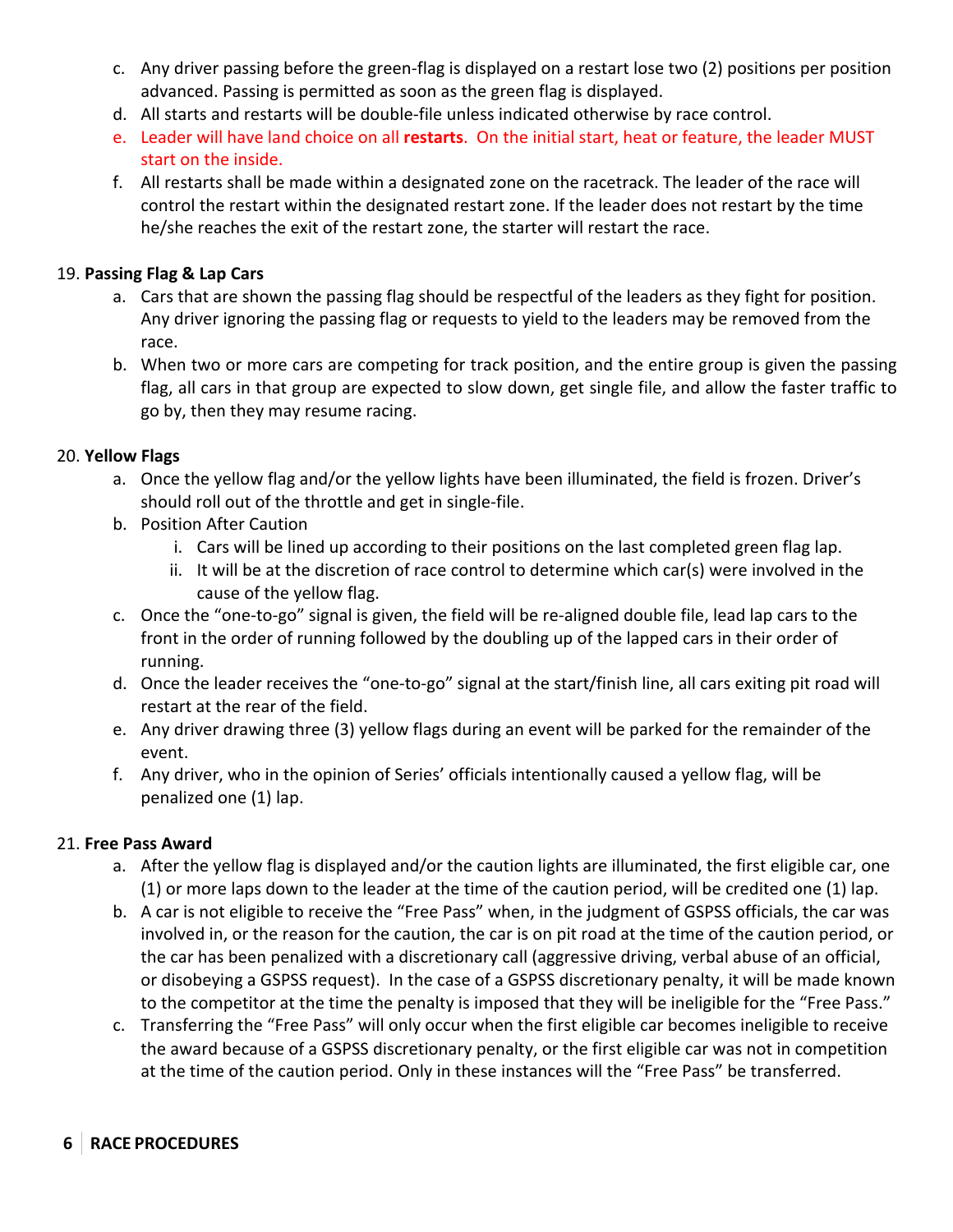### 22. **Red Flag**

- a. When a red flag is displayed, all cars will safely stop immediately in the area requested by race control. There will be no moving on the racetrack unless directed to do so by an official.
- b. Only cars already in the pit area can continue to be worked on.

# 23. **Black Flag & Black Flag with White Cross**

- a. The black flag signifies the driver must go to the pits immediately and report to the GSPSS Official at the car's assigned pit area. It does not mean automatic disqualification.
- b. If the driver does not obey the black flag directive after two (2) signals, the driver will then be given the black flag with a white cross at the start-finish line to inform the driver that any additional scoring of his/her car will be discontinued until further notice. The driver will be signaled with the black flag with a white cross for two (2) laps before the yellow flag will be thrown. If the yellow flag is thrown for a driver's refusal to acknowledge the black flag and the black flag with a white cross, the driver will be parked for the remainder of the event, fined \$250.00, and penalized 10 championship driver's and owner's points.
- c. In addition to the black flag, a black flag number indicator, in full view of the driver, may be used to display the number of the car being black-flagged.

#### 24. White Flag

- a. The white flag signifies that the leader has started his/her last lap.
- b. If the yellow flag is displayed and/or the caution lights are illuminated during the white-flag lap, a green-white checker finish will ensue (even if it carries the race past the advertised distance). The lineup used to align the cars on the restart will be from the last completed green-flag lap.
- c. Cars may not receive any assistance after the leader has received the white flag at the start/finish line except cars making a pit stop. Violation will result in the car not being scored on that lap.
- d. Any driver assisting another driver after passing under the white flag may be subject to a lap or time penalty.

# 25. **Checkered Flag**

- a. The checkered flag signifies that the race is completed. When the required race distance has been completed by the lead car, the race will be declared "officially complete" regardless of the flag being displayed.
- b. When the checkered flag is displayed and the race leader completes the race, the balance of the field also completes the race in the same lap. Finishing positions will be determined according to the most laps traveled on the racetrack in the least total time, whether the car is still running or not.

#### 26. **Inspection**

- a. All racecars are subject to inspection at any time by a GSPSS Official. Failure to cooperate may result in disciplinary action.
- b. GSPSS will designate an assigned inspection area. Only those designated by a GSPSS Official will be permitted in that area. Each team will be permitted three (3) team members including the driver.
- c. GSPSS reserves the right to confiscate and retain possession of illegal components.